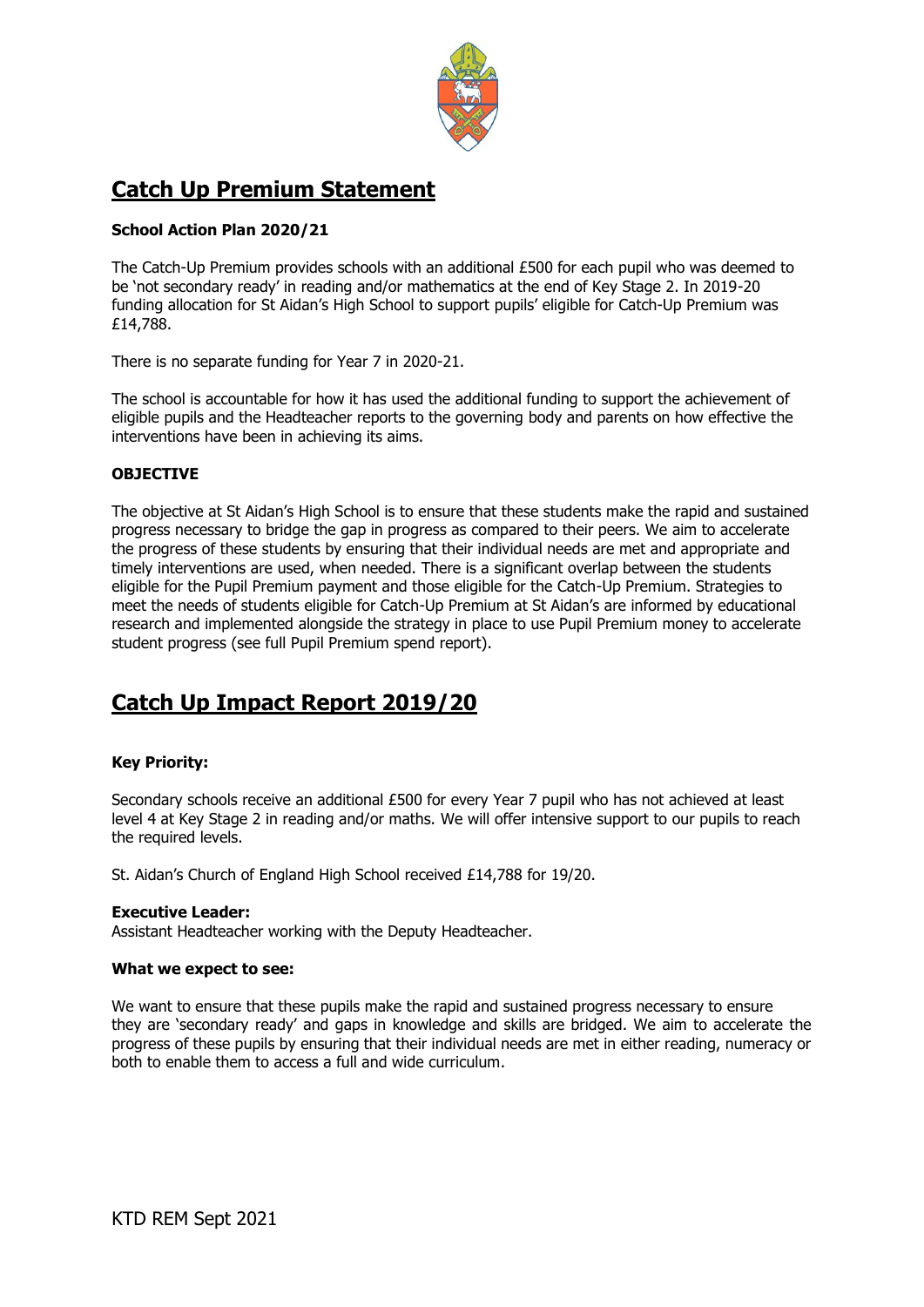

### **Overall strategies 2019/20:**

Strategies to meet the needs of pupils eligible for Catch Up Premium at St Aidan's are informed by academic research (principally from the findings of Sutton Trust research). The school assesses the individual needs of eligible pupils, and spends the funding allocation on targeted support through:

- Small group tuition in English and mathematics in Foundation Learning Group (FLG) or Learning Support (LS)
- A specific and discrete curriculum in English and maths through Year 7 and Year 8.
- High quality classroom provision for the teaching of reading and mathematics.
- Additional support, where necessary, through a targeted series of interventions ran by Learning Support.
- Get Organised club
- Homework club

|                                    | <b>End of Year 7 English Level</b> |                       |
|------------------------------------|------------------------------------|-----------------------|
| <b>KS2 English Level (Reading)</b> | Below Forecast Range               | Within Forecast Range |
| NS                                 |                                    |                       |
|                                    |                                    |                       |

#### **English:**

A catch-up premium for Reading was received for 26 students

By the end of Year 7, 25 of these students (96%) were within their forecast range for English attainment. 1 student (4%) was just 1 grade below their forecast range .

|                         | <b>End of Year 7 Maths Level</b> |                       |
|-------------------------|----------------------------------|-----------------------|
| <b>Maths Test Level</b> | <b>Below Forecast Range</b>      | Within Forecast Range |
| NS                      |                                  |                       |
|                         |                                  |                       |

#### **Maths:**

A catch-up premium for Maths was received for 24 students

By the end of Year 7, 23 of these students (96%) were within their forecast range for Maths attainment. 1 student (4%) was just 1 grade below their forecast range.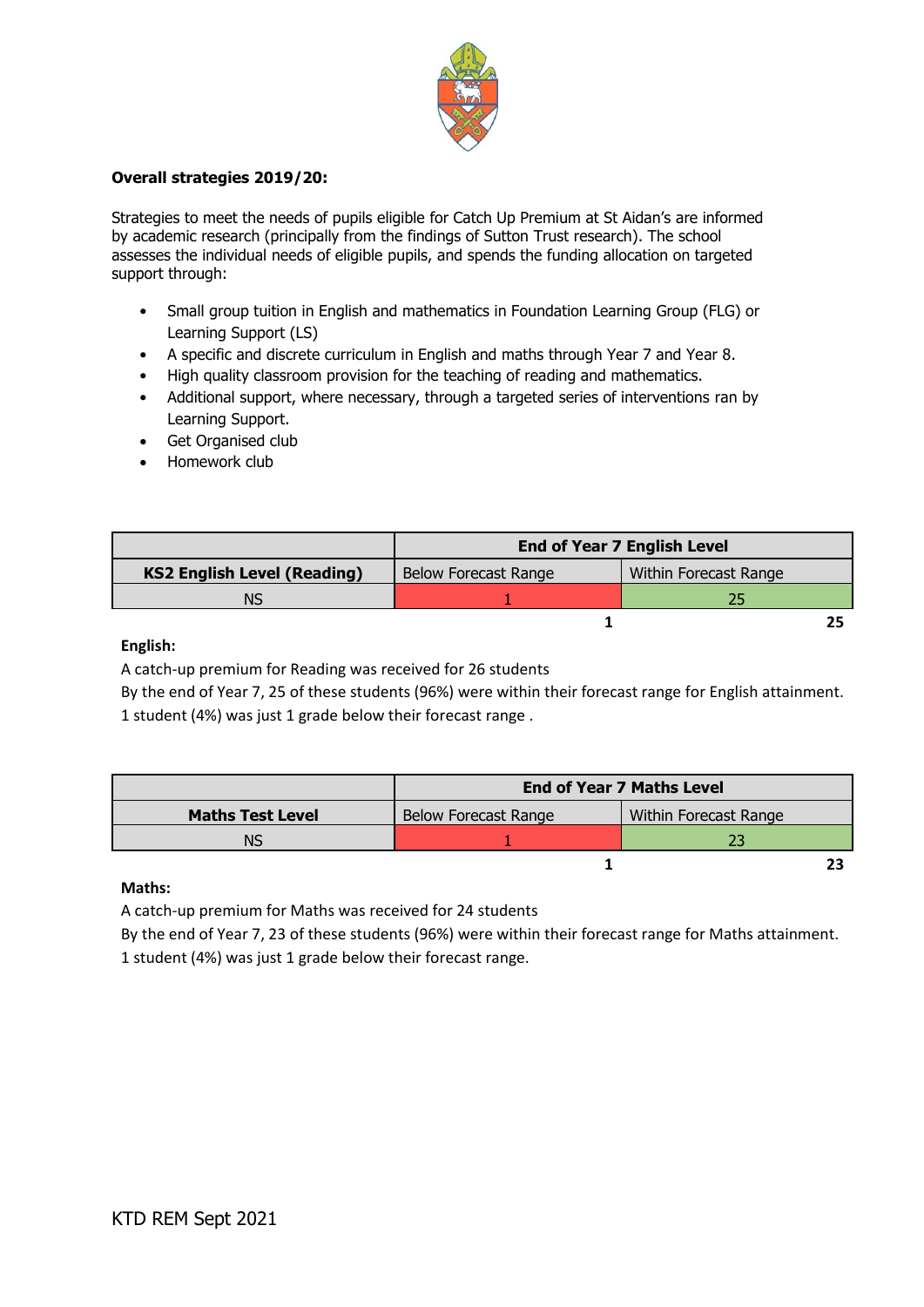

## **COVID Catch Up Premium funding 2020/21:**

## **Catch up funding budgeted income: £76,118**

Despite no direct funding for Catch-Up Premium this year it is our intention to maintain our good practice by implementing strategies to meet the needs of students who would normally be eligible for catch-Up Premium in the academic year 2020-2021. These strategies will substantially include those listed above from last year. There will be a whole school focus strategy following 'lockdown' and new funding streams related to students missing school between March and July 2020.

## **Intended strategies 2020/21:**

The following interventions will be targeted to pupils on the basis of their need:

- Specialised training for teaching staff and learning support. (Teams) to support remote learning
- Adapted Key Stage 3 Curriculum to ensure pupils consolidate crucial Key Stage 2 assessment objectives.
- Access to on line applications to include software and laptops where necessary
- In school mentoring programme by Learning Mentors to overcome social and emotional barriers to learning.
- Lexia software. Small group tuition in English and mathematics in Foundation Learning Group (FLG) or Learning Support (LS)
- Expansion of our intervention teams (Maths/English) to help support progress; expand from KS4 to KS3
- Adapted KS4 Curriculum to ensure pupils consolidate KS3 knowledge/skills, taking account of learning gaps
- Revision materials and learning resources for those in most need, identified via pastoral system and HOS
- Expansion of Attendance Officer responsibilities to further positive relationships with families built during lockdown
- Enhanced careers advice and guidance for vulnerable students, to catch up on missed open days; help with applications and virtual visits to colleges
- One to one virtual intervention in Maths/English continued during lockdowns, as well as for clinically vulnerable and shielding children or those with clinically vulnerable parents

## **COVID Covid Recovery funding 2021/22:**

## **Recovery funding budgeted income: approx. £22 000 (TBC)**

Focus on settling students back into school, engaging in curricular and extra-curricular activities, HOS and teachers managing learning gaps via careful planning and adaptations. Awaiting outcome of consultation re summer exams 2022 for further adaptations to Curriculum plans.

- On-going support for remote learning via Teams and other apps/techniques
- Implementation of adapted Key Stage 3 Curriculum to ensure pupils consolidate crucial Key Stage 2 assessment objectives.
- Implementation of Adapted KS4 Curriculum to ensure pupils consolidate KS3 knowledge/skills, taking account of learning gaps
- Access to on line applications for pupils to include software and laptops where necessary
- In school mentoring programme by Learning Mentors to overcome social and emotional barriers to learning.